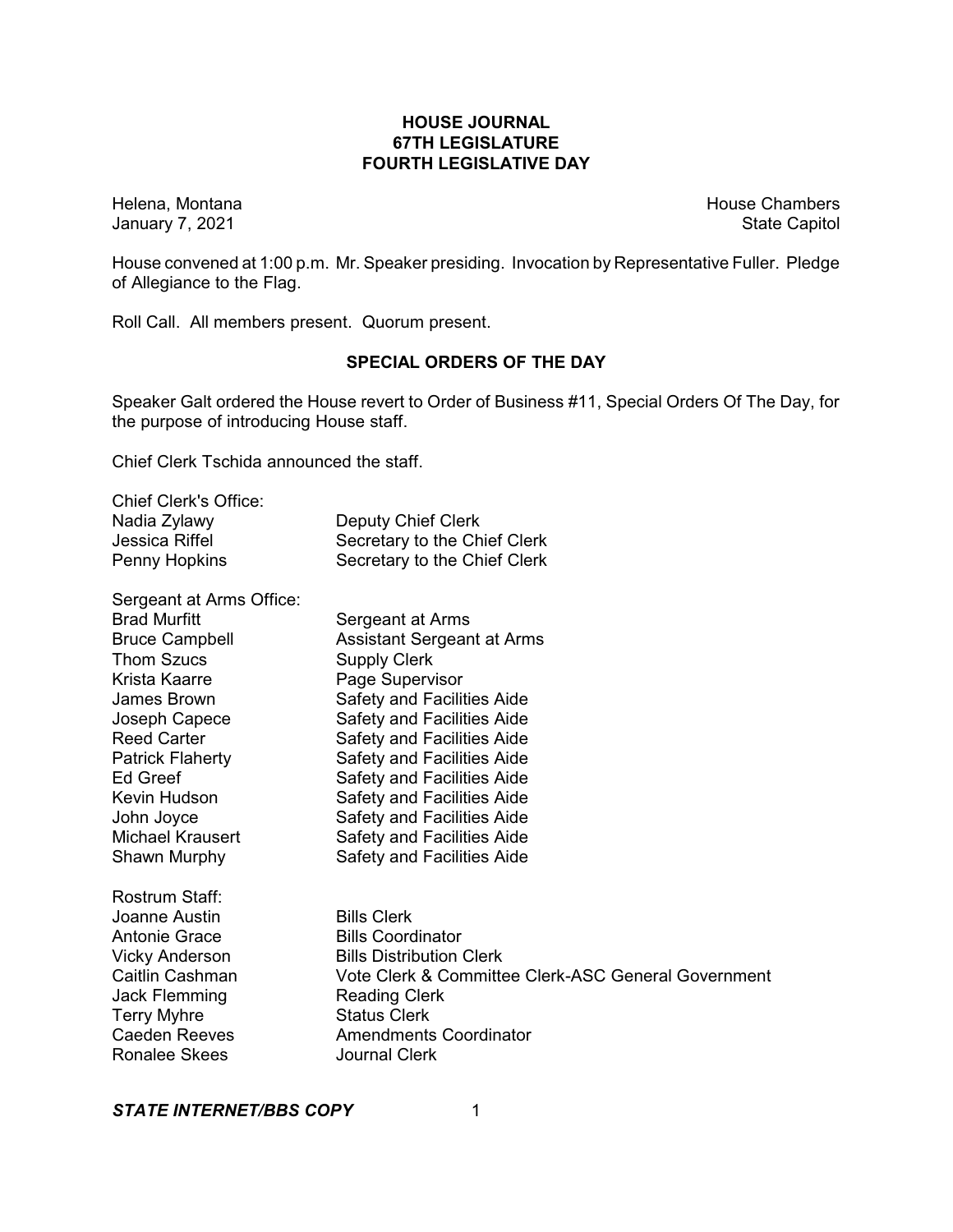| <b>Committee Clerks:</b> |                                                                                            |
|--------------------------|--------------------------------------------------------------------------------------------|
| <b>Phoebe Williams</b>   | <b>Committee Support Supervisor</b>                                                        |
| Lydia Balian             | <b>Committee Clerk-Judiciary</b>                                                           |
| John Bergoffen           | <b>Committee Clerk-State Administration</b>                                                |
| Jacquelynn Bomgardner    | Committee Clerk-Agriculture & Natural Resources                                            |
| Jordee Bomgardner        | Committee Clerk-Business and Labor & Transportation                                        |
| Jamie Bonilla            | Committee Clerk-Appropriations & ASC Long-Range Planning                                   |
| <b>Brittany Bury</b>     | Committee Clerk-Energy, Technology, and Federal Relation &<br><b>ASC Natural Resources</b> |
| <b>Cristen Friede</b>    | Committee Clerk-Local Government & ASC Judicial Law                                        |
| <b>Jasmine Hart</b>      | <b>Committee Clerk-Human Services &amp; ASC Education</b>                                  |
| Joanne Kauzlarich        | Committee Clerk-Education & Fish Wildlife and Parks                                        |
| <b>Brooke Sangray</b>    | <b>Committee Clerk-ASC Health and Human Services</b>                                       |
| Kathy Sangray            | <b>Committee Clerk-Taxation</b>                                                            |
| <b>Committee Aides:</b>  |                                                                                            |
| Patti Ault               | <b>Committee Aide</b>                                                                      |
| Connie Myhre             | <b>Committee Aide</b>                                                                      |
| <b>Chelbie Olson</b>     | <b>Committee Aide</b>                                                                      |
| Amy Orser                | <b>Committee Aide</b>                                                                      |
| <b>Trace Williams</b>    | <b>Committee Aide</b>                                                                      |
| <b>Susie Hamilton</b>    | <b>Scanner and Documents</b>                                                               |
|                          |                                                                                            |
| Majority Office:         |                                                                                            |
| Katie Wenetta            | <b>Majority Chief of Staff</b>                                                             |
| Dylan Klapheimer         | <b>Majority Communications Director</b>                                                    |
| Giselle Faber            | Secretary to Leadership                                                                    |
| Daniel Duffey            | Aide to Majority                                                                           |
| Max Hunsaker             | Aide to Majority                                                                           |
| Mary Grant               | Aide to Majority                                                                           |
| Minority Office:         |                                                                                            |
| Hannah VanHoose          | Minority Chief of Staff                                                                    |
| Nathan Stein             | <b>Minority Communications Director</b>                                                    |
| Alice Boyer              | Aide to Minority                                                                           |
| Megan Herbaugh           | Aide to Minority                                                                           |
| <b>Josiah Porcel</b>     | Aide to Minority                                                                           |
|                          |                                                                                            |

Majority Leader Vinton requested the House to stand in a moment of silence and reflection over the events at the Nation's Capitol.

# **REPORTS OF STANDING COMMITTEES**

# **APPROPRIATIONS** (Jones, Chair): 1/7/2021

**HB 3**, introduced bill, be amended as follows:

# *STATE INTERNET/BBS COPY* 2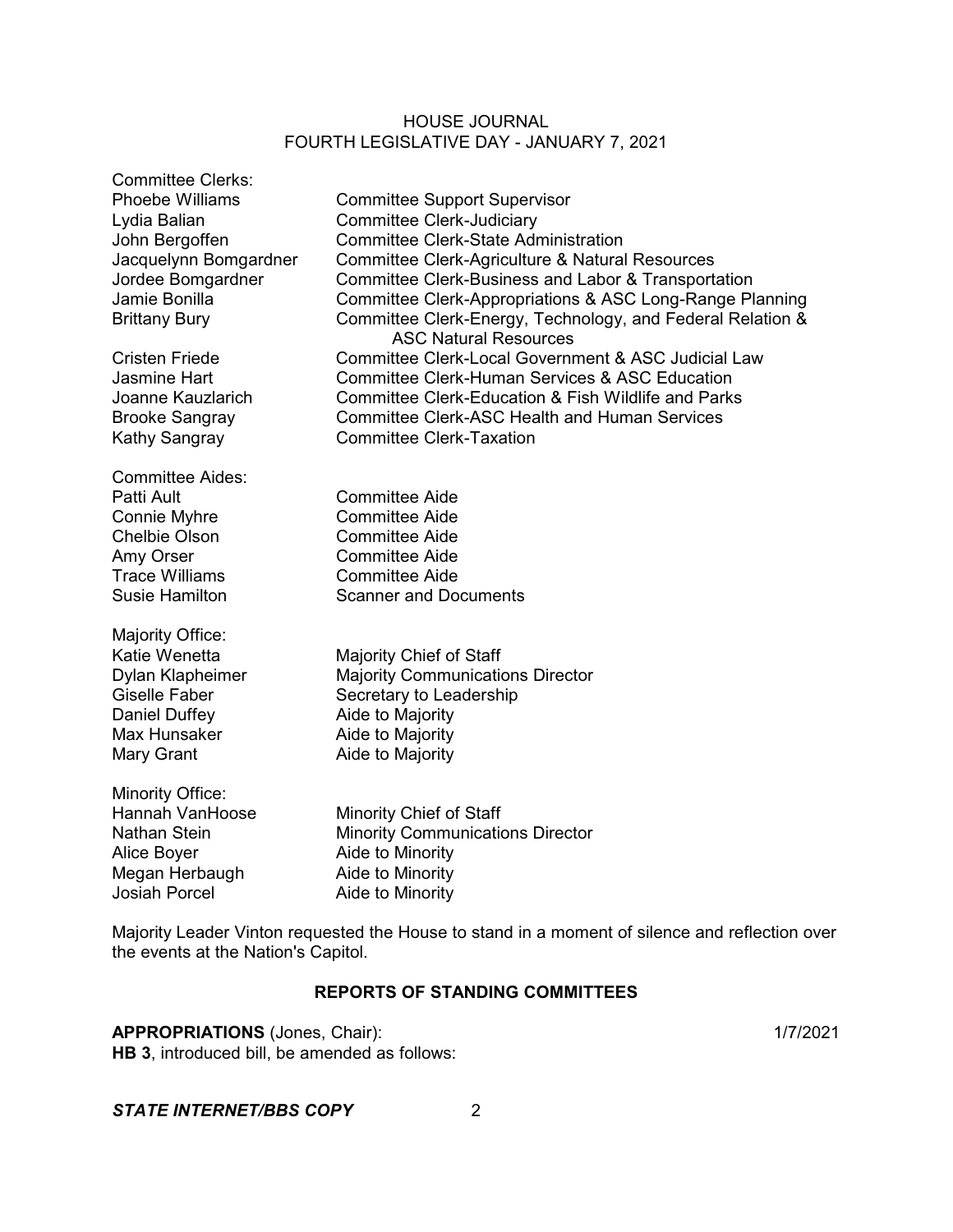1. Title, line 6. **Following:** "2021" **Insert:** "; APPROPRIATING FEDERAL FUNDS FOR COVID-19 RELIEF FOR THE FISCAL YEAR ENDING JUNE 30, 2021; ALLOWING COVID-19 RELIEF APPROPRIATIONS TO CONTINUE INTO THE 2023 BIENNIUM"

2. Page 1, line 14. **Following:** "**authorization**" **Strike:** "**s**"

3. Page 1, line 18. **Strike:** "Director's Office  $$1,350,000$  General Fund"

4. Page 1, line 20. **Strike: "\$5,819,000 General Fund"** 

5. Page 1, line 21. **Strike:** "\$8,000,000" **Insert:** "\$13,819,000"

6. Page 1.

**Following:** line 23 **Insert:** "NEW SECTION. **Section 3. Appropriations -- authorization to spend federal money.** (1) There is \$800 million in federal special revenue funds appropriated to the office of budget and program planning in fiscal year 2021. Appropriation authority is intended to be allocated to the following items. Appropriations are authorized to continue in the 2023 biennium. Agency **Amount** Fund Governor's Office **\$24.5 million** Federal Special Revenue [Governor's Education Relief Fund] Office of Public Instruction  $$170.1$  million Federal Special Revenue [Education Stabilization Fund] Department of Commerce  $$200$  million Federal Special Revenue [Emergency Rental Assistance] Department of Labor and Industry \$5 million Federal Special Revenue [Unemployment Insurance – Administration] Department of Public Health and Human Services \$37.8 million Federal Special Revenue [Vaccine Funding] \$192.3 million Federal Special Revenue [Testing, Tracing, and Mitigation] \$28.8 million Federal Special Revenue [Child Care and Development Block Grant]<br>ment of Transportation \$102.7 million Department of Transportation \$102.7 million Federal Special Revenue

[Transportation Infrastructure]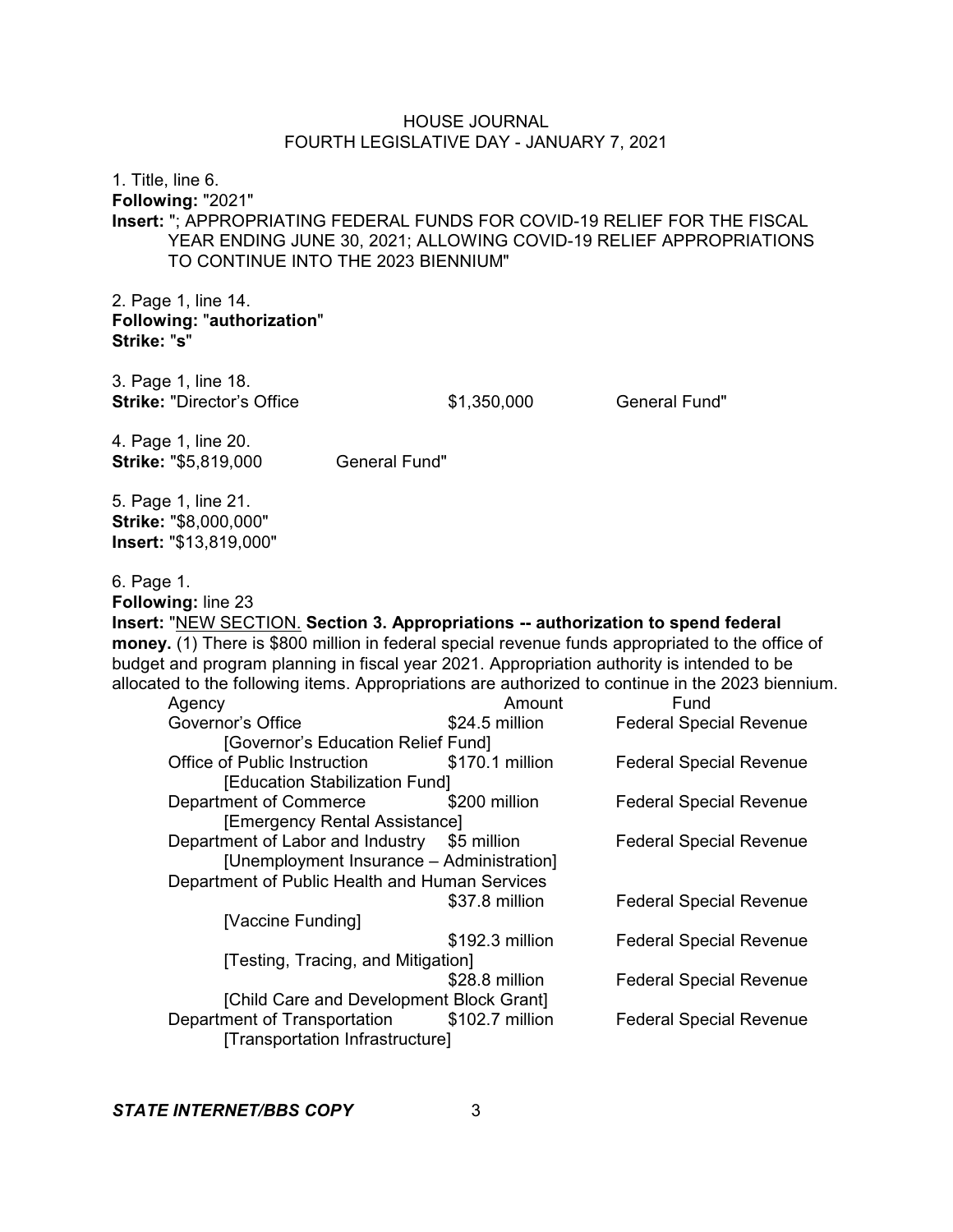Governor's Office **\$38.8 million** Federal Special Revenue

[Other]

(2) There is appropriated \$650,000 in federal funds, generated from interest income on the Coronavirus Relief Fund, to the office of budget and program planning for the fiscal year ending June 30, 2021. Funds must be used to provide matching funds for the department of military affairs for funds received from the federal emergency and management agency.

(3) The office of budget and program planning is authorized to reallocate funds among the items listed in subsection (1) based on receipt of actual federal allocations.

(4) The office of budget and program planning shall provide a report to the legislative fiscal analyst containing the actual allocation of appropriation authority contained in this section."

Renumber: subsequent sections

And, as amended, do pass. Report adopted.

# **FIRST READING AND COMMITMENT OF BILLS**

The following House bills were introduced, read first time, and referred to committees:

**HB 124**, introduced by B. Mitchell, B. Beard, S. Berglee, G. Frazer, J. Fuller, S. Gunderson,

C. Hinkle, J. Kassmier, S. Kerns, B. Ler, R. Marshall, M. Noland, J. Patelis, J. Read, A. Regier,

J. Schillinger, D. Skees, M. Stromswold, B. Tschida, B. Usher, referred to Judiciary.

**HB 125**, introduced by J. Trebas, F. Anderson, S. Gist, C. Hinkle, B. Ler, B. Mitchell, referred to Taxation.

**HB 126**, introduced by K. Kelker, D. Fern, referred to Judiciary.

**HB 127**, introduced by J. Carlson, E. Buttrey, J. Fuller, W. Galt, D. Hawk, J. Hinkle,

C. Knudsen, D. Lenz, M. Noland, J. Schillinger, D. Skees, B. Tschida, B. Usher, S. Hinebauch,

T. Jacobson, J. Small, C. Smith, referred to Taxation.

**HB 128**, introduced by L. Reksten, referred to Taxation.

**HB 129**, introduced by D. Bedey, referred to Taxation.

**HB 130**, introduced by D. Bedey, referred to Business and Labor.

**HB 131**, introduced by D. Bedey, referred to Natural Resources.

**HB 132**, introduced by F. Anderson, D. Bedey, D. Fern, R. Fitzgerald, S. Gist, K. Kelker,

M. Malone, W. McKamey, J. Trebas, referred to Taxation.

**HB 133**, introduced by F. Anderson, D. Bedey, D. Fern, R. Fitzgerald, S. Gist, K. Kelker, M. Malone, W. McKamey, J. Trebas, referred to Transportation.

The following House resolution was introduced, read first time, and referred to committee:

**HR 2**, introduced by D. Skees, referred to Rules.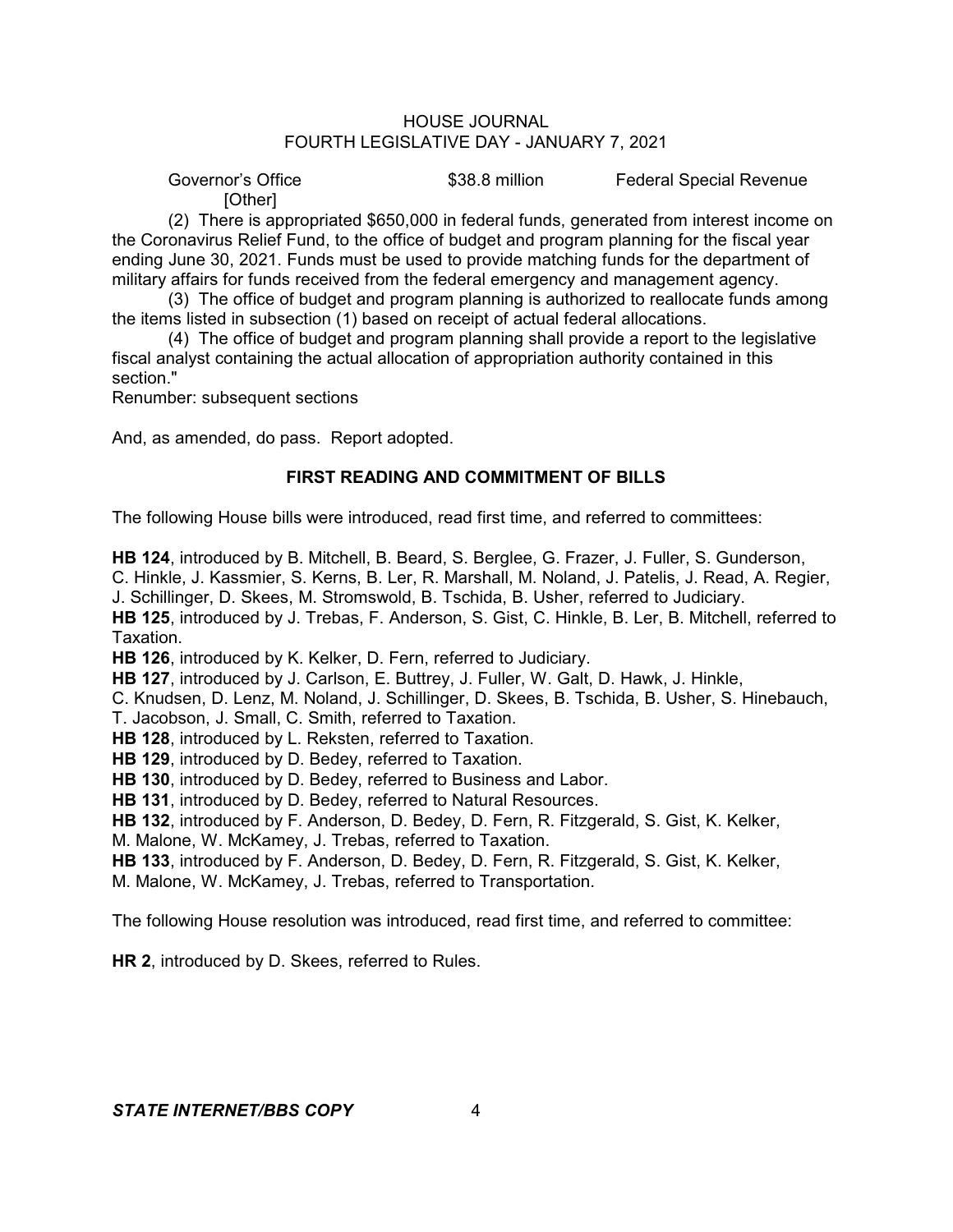# **SECOND READING OF BILLS (COMMITTEE OF THE WHOLE)**

Majority Leader Vinton moved the House resolve itself into a Committee of the Whole for consideration of business on second reading. Motion carried. Representative Skees in the chair.

Mr. Speaker: We, your Committee of the Whole, having had under consideration business on second reading, recommend as follows:

**HB 1** - Representative Jones moved **HB 1** do pass. Motion carried as follows:

Yeas: Abbott, Anderson, Bartel, Bedey, Berglee, Bertoglio, Binkley, Bishop, Brewster, Buckley, Buttrey, Caferro, Carlson, Curdy, Custer, Dooling, Dunwell, Duram, Farris-Olsen, Fern, Fitzgerald, Fleming, France, Frazer, Fuller, Funk, Garner, Gist, Greef, Gunderson, Hamilton, Harvey, Hawk, Hayman, Hill, Hinkle C, Hinkle J, Holmlund, Hopkins, Jones, Karjala, Kassmier, Keane, Kelker, Keogh, Kerns, Kerr-Carpenter, Knudsen C, Kortum, Lenz, Loge, Malone, Marler, Marshall, McKamey, Mercer, Mitchell, Moore, Nave, Novak, Olsen, Patelis, Phalen, Putnam, Read, Regier A, Regier M, Reksten, Ricci, Running Wolf, Schillinger, Seekins-Crowe, Skees, Smith, Stafman, Stewart Peregoy, Stromswold, Sullivan, Tenenbaum, Thane, Trebas, Vinton, Walsh, Weatherwax, Welch, Whiteman Pena, Whitman, Windy Boy, Zolnikov, Mr. Speaker. Total 90

Nays: Beard, Fielder, Galloway, Gillette, Knudsen R, Ler, Noland, Sheldon-Galloway, Tschida, Usher. Total 10

Voted absentee: None.

Excused: None. Total 0

Absent or not voting: None. Total 0

Majority Leader Vinton moved the Committee rise and report. Motion carried. Committee arose. House resumed. Mr. Speaker presiding. Chair Skees moved the Committee of the Whole report be adopted. Report adopted as follows:

Yeas: Abbott, Anderson, Bartel, Beard, Bedey, Berglee, Bertoglio, Binkley, Bishop, Brewster, Buckley, Buttrey, Caferro, Carlson, Curdy, Custer, Dooling, Dunwell, Duram, Farris-Olsen, Fern, Fielder, Fitzgerald, Fleming, France, Frazer, Fuller, Funk, Galloway, Garner, Gillette, Gist, Greef, Gunderson, Hamilton, Harvey, Hawk, Hayman, Hill, Hinkle C, Hinkle J, Holmlund, Hopkins, Jones, Karjala, Kassmier, Keane, Kelker, Keogh, Kerns, Kerr-Carpenter, Knudsen C, Knudsen R, Kortum, Lenz, Ler, Loge, Malone, Marler, Marshall, McKamey, Mercer, Mitchell, Moore, Nave, Noland, Novak, Olsen, Patelis, Phalen, Putnam, Read, Regier A, Regier M, Reksten, Ricci, Running Wolf,

## *STATE INTERNET/BBS COPY* 5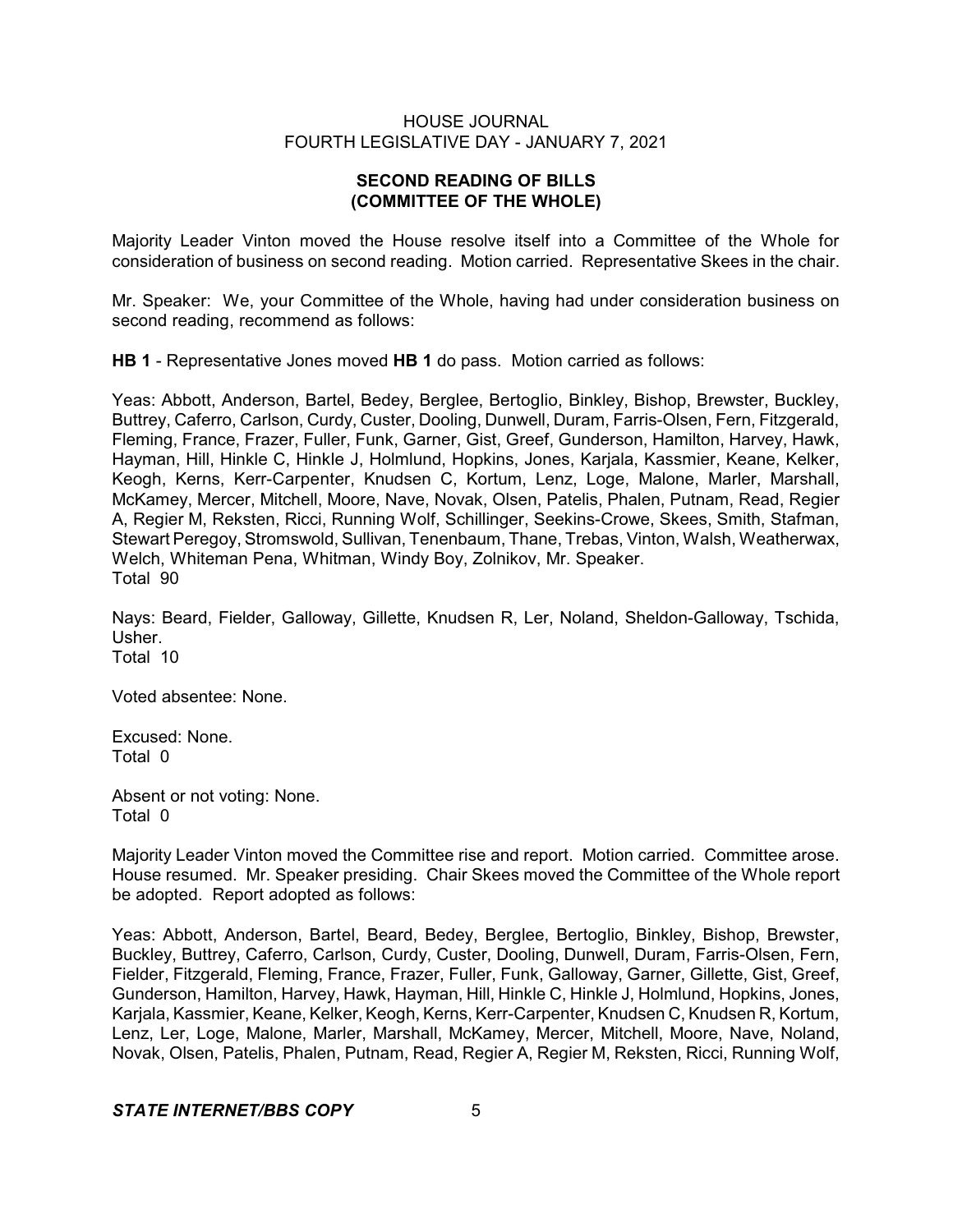Schillinger, Seekins-Crowe, Sheldon-Galloway, Skees, Smith, Stafman, Stewart Peregoy, Stromswold, Sullivan, Tenenbaum, Thane, Trebas, Tschida, Usher, Vinton, Walsh, Weatherwax, Welch, Whiteman Pena, Whitman, Windy Boy, Zolnikov, Mr. Speaker. Total 100

Nays: None. Total 0

Voted absentee: None.

Excused: None. Total 0

Absent or not voting: None. Total 0

#### **UNFINISHED BUSINESS**

Mr. Speaker, I move the following undersigned name be **ADDED** as sponsor to **HR 1**. Motion carried.

**HR 1** (E. Stafman, Chief Sponsor) A. Buckley, E. Buttrey, W. Sales, M. Thane.

Mr. Speaker, I move the following undersigned name be **ADDED** as sponsor to **HB 102**. Motion carried.

**HB 102** (S. Berglee, Chief Sponsor) D. Skees.

Mr. Speaker, I move the following undersigned name be **ADDED** as sponsor to **HB 103**. Motion carried.

**HB 103** (W. Curdy, Chief Sponsor) G. Custer.

Mr. Speaker, I move the following undersigned name be **ADDED** as sponsor to **HB 105**. Motion carried.

**HB 105** (R. Marshall, Chief Sponsor) M. Hopkins.